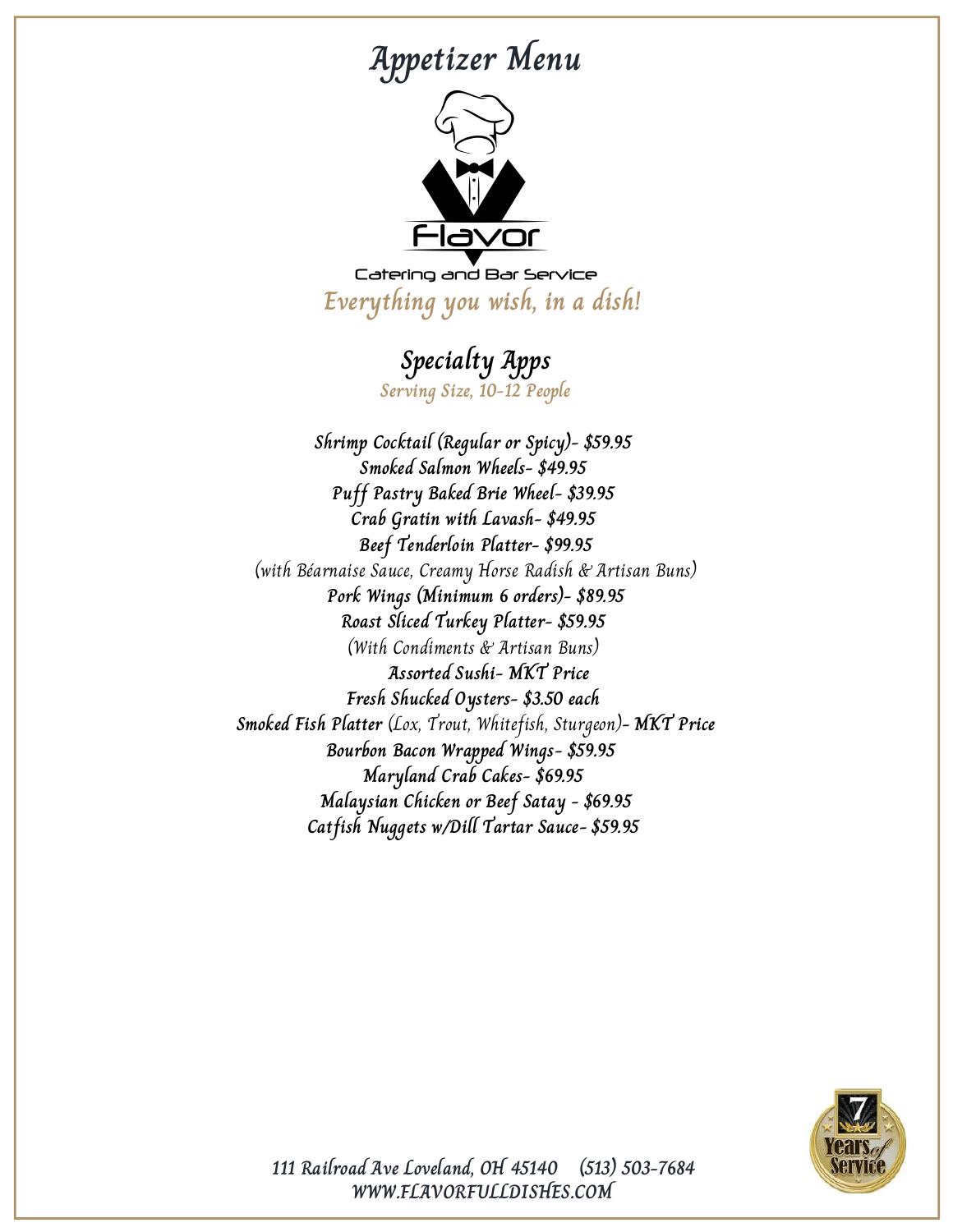## **Appetizer Menu**



Catering and Bar Service **Everything you wish, in a dish!**

**Hot Appetizers Cold Appetizers**

**Turkey Fennel Meatballs- \$34.95 Bourbon Brown Sugar Glazed Bacon Wraps- \$34.95 Smoked Turkey Rib Tips- \$49.95 Chicken Grilled Wings** (Mild Buffalo, Asian Ginger, Parmesan Garlic, Whiskey BBQ, Jamaican Jerk) **- \$35.95 Pork Belly Cuban w/ Jicama Slaw- \$44.95 Quesadillas** (Pork/ Chicken or Grilled Veggies) **- \$29.95 Rueben Minis \$39.95 Ranch Seasoned Chicken Fingers- \$29.95 Smoked Pulled Pork/ Chicken Sliders- \$34.95 Buffalo Chicken Rolls- \$24.95 Spinach Artichoke Dip with House Chips- \$22.95 Buffalo Chicken Dip with House Chips- \$22.95 Crab Stuffed Mushrooms- \$39.95 Swedish Meatballs- \$24.95 Pretzel Buckeyes w/IPA Beer Cheese Sauce- \$24.95**

**Vegetable Platter- \$29.95 Charcuterie Platter** (Meat, Cheese, & Olives) **- \$49.95 Tray with Tortellini Salad- \$39.95 Pickle Tray- \$29.95 Domestic Cheese Tray- \$26.95 Imported Cheese Tray- \$39.95 Shrimp Bloody Mary Cups-\$44.95 Sliced Fruit Tray- \$35.95 Deli/ Sandwich Tray-(See Cold Menu Page) Thai Chicken Lettuce Wraps- \$34.95 Watermelon & Fresh Mozzarella Skewers- \$39.95 Heirloom Tomato, Mozzarella, and Grilled Onion Platter- \$29.95 Boursin Walnut Grape Truffles- \$34.95 Caprese Kabobs- \$34.95 Poached Salmon Platter- \$49.95 Assorted Canapes- \$69.95**



**WWW.FLAVORFULLDISHES.COM 111 Railroad Ave Loveland, OH 45140 (513) 503-7684**